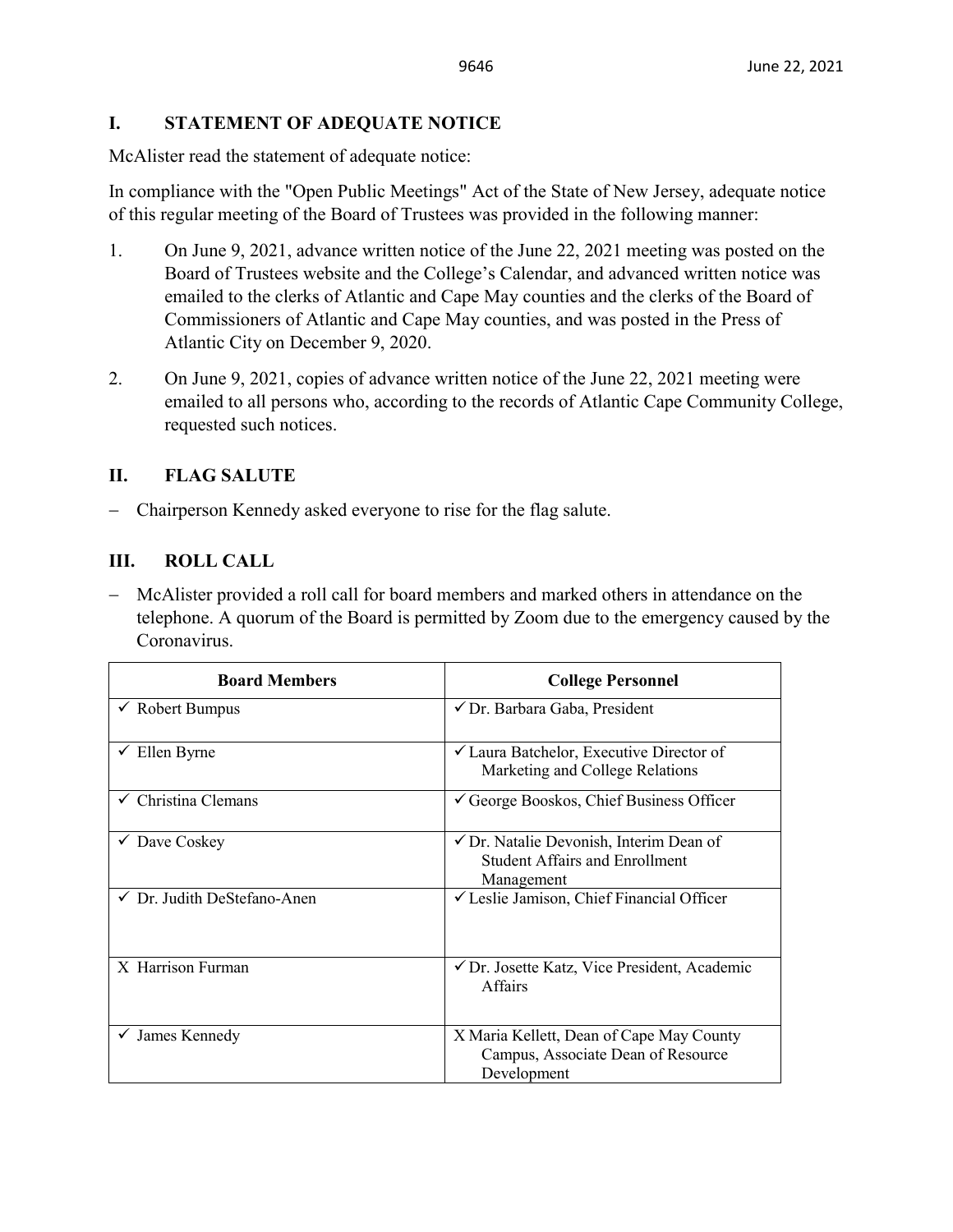| <b>Board Members</b>                                                        | <b>College Personnel</b>                                                                                                  |
|-----------------------------------------------------------------------------|---------------------------------------------------------------------------------------------------------------------------|
| $\checkmark$ Brian Lefke                                                    | √ Jean McAlister, Board Secretary, Chief of<br>Staff, and Dean of Resource Development                                    |
| $\checkmark$ Maria K. Mento (arrived by 6:10PM)                             | X Dr. Vanessa O'Brien-McMasters, Dean,<br>Institutional Research, Planning &<br>Effectiveness                             |
| X Daniel Money                                                              | V John Piazza, Chief Information Officer                                                                                  |
| $\checkmark$ Valerie Myland                                                 | <b>Legal Counsel</b><br>✓ Lou Greco, Esq., Board Solicitor                                                                |
| X Donald J. Parker                                                          |                                                                                                                           |
| $\checkmark$ Dr. Robert Previti                                             |                                                                                                                           |
| $\checkmark$ Maria Ivette Torres                                            |                                                                                                                           |
| <b>Public in Attendance</b>                                                 |                                                                                                                           |
| ✓ Collin Bradley, Atlantic Cape Student,<br><b>Buccaneers Baseball Team</b> | √ Bonnie Lindaw, Chief Financial Officer,<br>County of Atlantic                                                           |
| √ Shane Nanek, Atlantic Cape Student,<br><b>Buccaneers Baseball Team</b>    | √ Brittany Smith, Chief Financial Officer,<br>County of Cape May                                                          |
| $\checkmark$ Shane Winkler, Incoming Alumni Trustee                         |                                                                                                                           |
| <b>Faculty and Staff in Attendance</b>                                      |                                                                                                                           |
| ✔ Dr. Denise Coulter, Dean of Liberal Studies                               | $\checkmark$ Tim Cwik, Department Chair, Aviation<br><b>Studies</b>                                                       |
| $\checkmark$ Jamal Edwards, Director of Athletics                           | Gracellen Etherton, Senior Manager, Office<br>of the President / Board of Trustees<br>Operations and Resource Development |
| ✓ Caesar Niglio, Master Technician, Student<br>Affairs, ACCCEA              | ← Bert Rosica, Assistant Baseball Coach                                                                                   |
| √ Mickey Trageser, Human Resources                                          |                                                                                                                           |

# **IV. CALL TO ORDER**

− Chairperson Kennedy called the meeting to order at 6:00PM on June 22, 2021.

## **V. PRESIDENT'S REPORT**

Dr. Gaba discussed the following:

## **COVID-19 Update**

− Over the past year most of the college has been operating remotely. In spite of the challenges posed by the pandemic we have continued to forge ahead so that when we are past the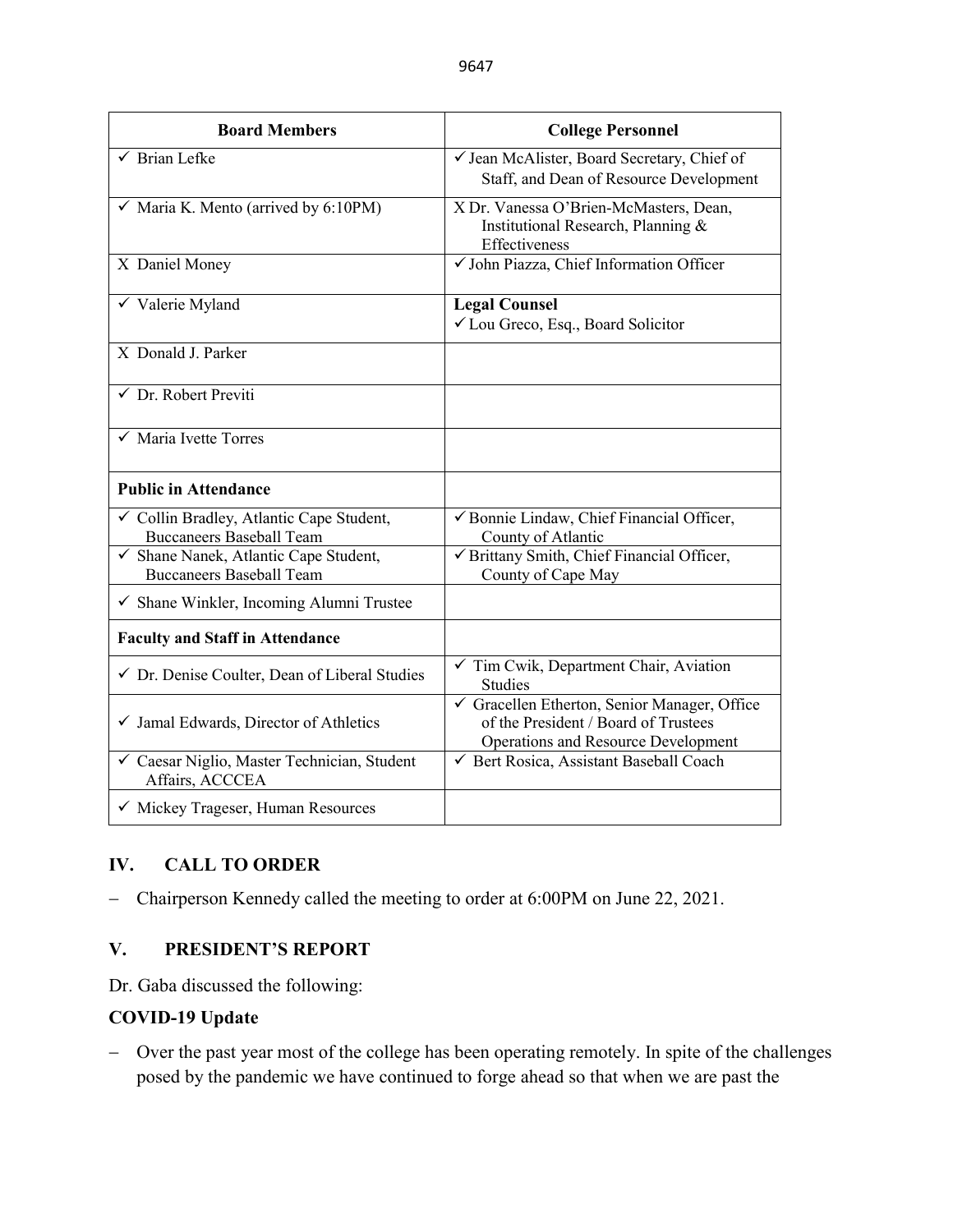pandemic residents of Atlantic and Cape May counties will look to us to restart their lives following being on "pause" for so long.

- − Recently the Governor eased restrictions, and we are now approaching a new "normal", enabling students and staff to experience in-person learning and services provided by the college effective June 21.
- − To celebrate our "reunion" we hosted a lunch for employees at all 3 campuses, which was a wonderful opportunity to reunite with our colleagues in-person and meet our newly hired colleagues.
- − Each Campus is providing a festive lunch complete with sandwiches, beverages, and ice cream. The Atlantic Cape Community College Education Association (ACCCEA) provided gift bags for all participants.
- − This was a chance to recognize and thank our staff for their hard work during the pandemic.

# **Grants**

## *Securing Our Children's Future Bond Act*

− The Legislature has approved an award to Atlantic Cape for \$4M in funding, along with eight other community colleges, totaling \$26 million in grants for our sector. In addition, Atlantic Cape has a match of \$1.3M from Atlantic County. With this funding (\$5.3M) we will be able to renovate Boyer Hall to create a state-of-the-art Innovation Center for our new esports and cybersecurity programs.

## *Neighborhood Revitalization Tax Credit Program*

- − In April 2021, the Board of Trustees approved the acceptance of a \$50,000 planning grant from the New Jersey Department of Community Affairs (NJDCA) Neighborhood Revitalization Tax Credit Program to develop at 10-year plan to revitalize Atlantic City's Inlet Neighborhood (Ward #1).
- − The neighborhood planning process will bring together the neighborhood's diverse communities of residents, civic leaders, and businesses to communicate an inclusive vision for the Inlet. Promotion of the opportunity to provide feedback on the plan and to join the Inlet Neighborhood Community Advisory Committee are now in full swing.

## *National Junior College Athletic Association (NJCAA) Grant for Men's Volleyball*

− At today's meeting, the Board will be asked to approve submission and acceptance of a \$10,000 grant for a new men's volleyball program. The National Junior College Athletic Association (NJCAA) just notified us that this is possible.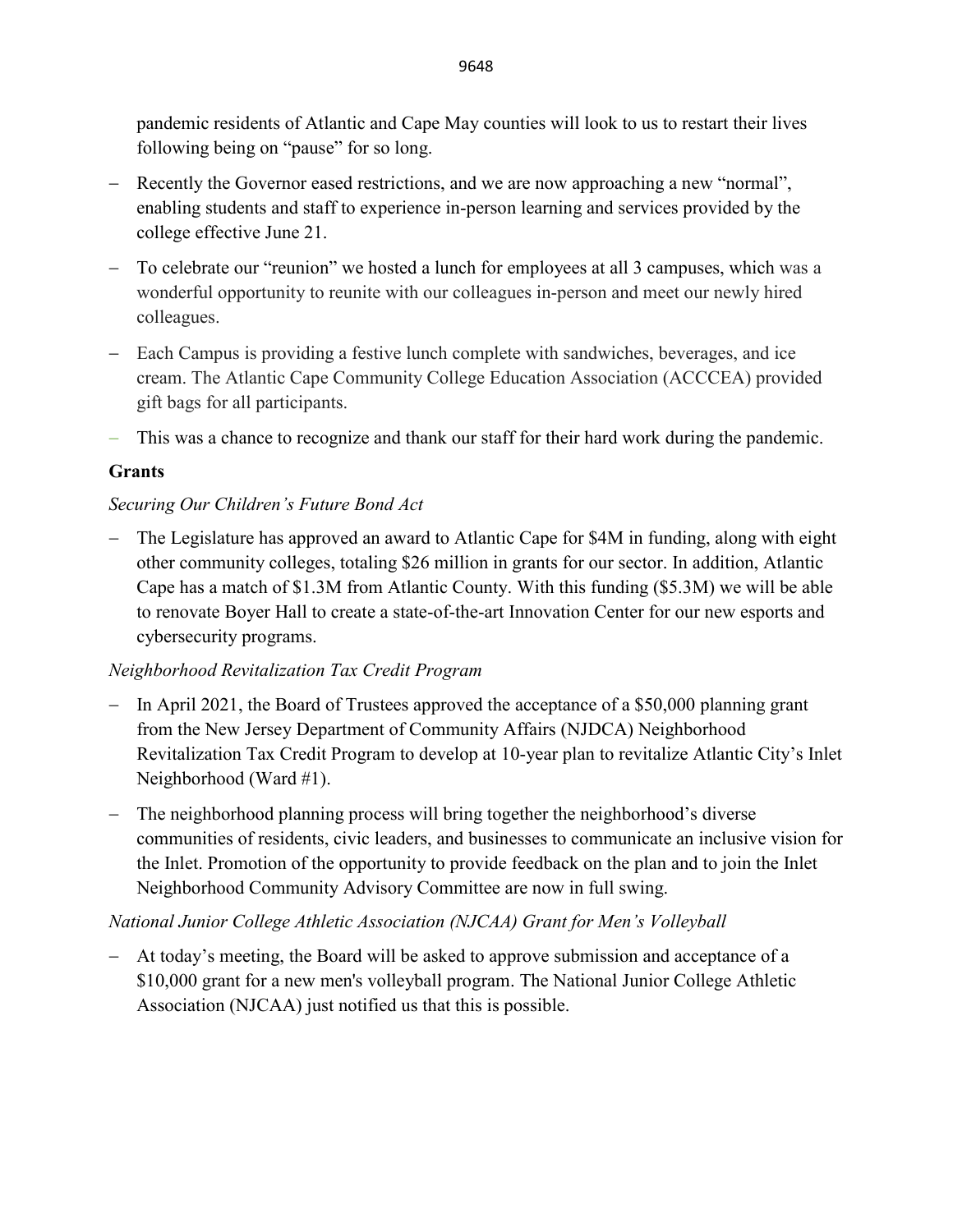## **Virtual Graduation**

− The Virtual Graduation aired on June 9 and is available on the college's YouTube channel. There have been over 2,642 views of the virtual graduation to date - more than the 1,700 views from last year's Virtual Graduation.

## **Academic Affairs**

- − Atlantic Cape signed a new partnership agreement with Stockton University for a 2+3 AS/BS/MBA program in Business Administration. Upon completion of the Associate in Science degree, students would seamlessly transfer to Stockton's Dual BS/MBA program. The program will prepare students for professional careers in business. A formal signing ceremony is scheduled for July 27.
- − Atlantic Cape submitted the first part of the application process to the State Board of Nursing for transitioning the LPN Program from ACIT to Atlantic Cape.
- − The Advisory Boards for the Communications, sUAS (Drones) Field Technician, and Computer Science/OST programs met recently. The Advisory Boards are comprised of diverse groups of educational partners and leaders from local businesses and industries. They provide valuable input that helps ensure the college's programming continues to meet our community's needs.

## **Community Relations**

- − Atlantic Cape hosted the Mexican Consulate on May 22-23, 2021 at the Worthington Atlantic City Campus. The Mexican Consulate of Philadelphia provided service to 350 nationals who reside in the Atlantic City and the South Jersey area with passports and consular identification. The Admissions department had a bilingual representative to provide college information and resources.
- − Victor Moreno, Manager of Community Outreach, presented two virtual information sessions in both English and Spanish to the Gateway CAP Fatherhood Program in Atlantic City on May 27 and June 3, 2021. He shared an overview of credit and non-credit programs, eligibility for CCOG, as well as training opportunities for the Atlantic City Works Training Program through Workforce Development.

## **Athletics**

### *Buccaneers Baseball Academic Achievement Award*

− Atlantic Cape students and members of the Buccaneers Baseball Team Shane Nanek and Collin Bradley earned 4.0 GPAs. As such, both received the Buccaneers Baseball Academic Achievement award for Spring 2021. This is Mr. Bradley's second consecutive Academic Achievement Award.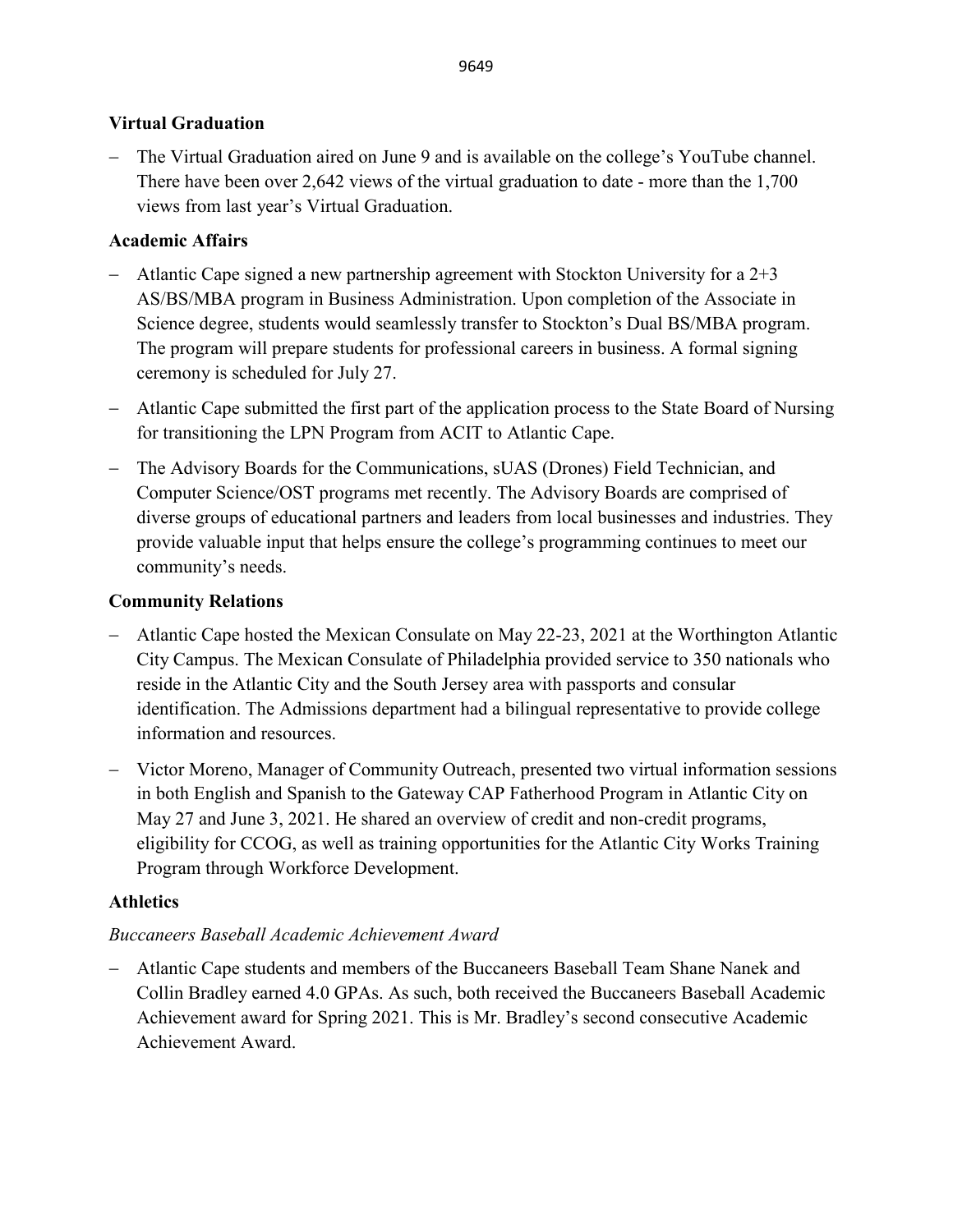- − Recipients of this award have their name placed on a plaque hanging in the vestibule of the gym, and they will also receive their own individual plaque and blazers with the Buccaneers Baseball crest.
- − *Secretary's Note Mr. Nanek and Mr. Bradley were in attendance at the meeting and were recognized by the Board of Trustees.*

# *Baseball Division III All-Region 19 Team*

- − Congratulations to Jacob Brennan (pitcher), Angel Murray (Infield), and Luis Sauri II (Infield) for earning this year's baseball honors. These student athletes have been selected to the Division III All-Region 19 team.
- − Our Buccaneer Baseball team had a great season ending #3 in the conference and #4 in the Region Tournament.

## *Soccer*

− Atlantic Cape continues to recruit for our new soccer teams for the Fall Semester. Information regarding this opportunity has been shared with community organizations, partners, and local high schools.

# **Capital Projects**

# *Mays Landing Campus Renovations*

- − There have been several construction / renovation projects completed in the past year, including the renovation for our Nursing Program, renovated IT office area, and the Instructional Technology and Workforce Development areas.
- − The Board will be offered a campus tour on August 24 at the in-person Board meeting, so Trustees can see firsthand all of the work that has been done with the Chapter 12 funds that are bonded by the County.

## *Surveillance Camera Project*

− The Surveillance Project at the Cape May County Campus is complete, and the Mays Landing Campus is scheduled to be completed by the end of June. Work to the Worthington Atlantic City Campus will begin in July and is expected to be completed by the end of August. This project was funded by Chapter 12.

## **Staff Accomplishments**

− Dr. Josette Katz, Vice President of Academic Affairs, has been elected to serve as the Chair of the Statewide Academic Affairs Affinity Group.

*Secretary's Note-The President's full monthly report is posted on the Board webpage.*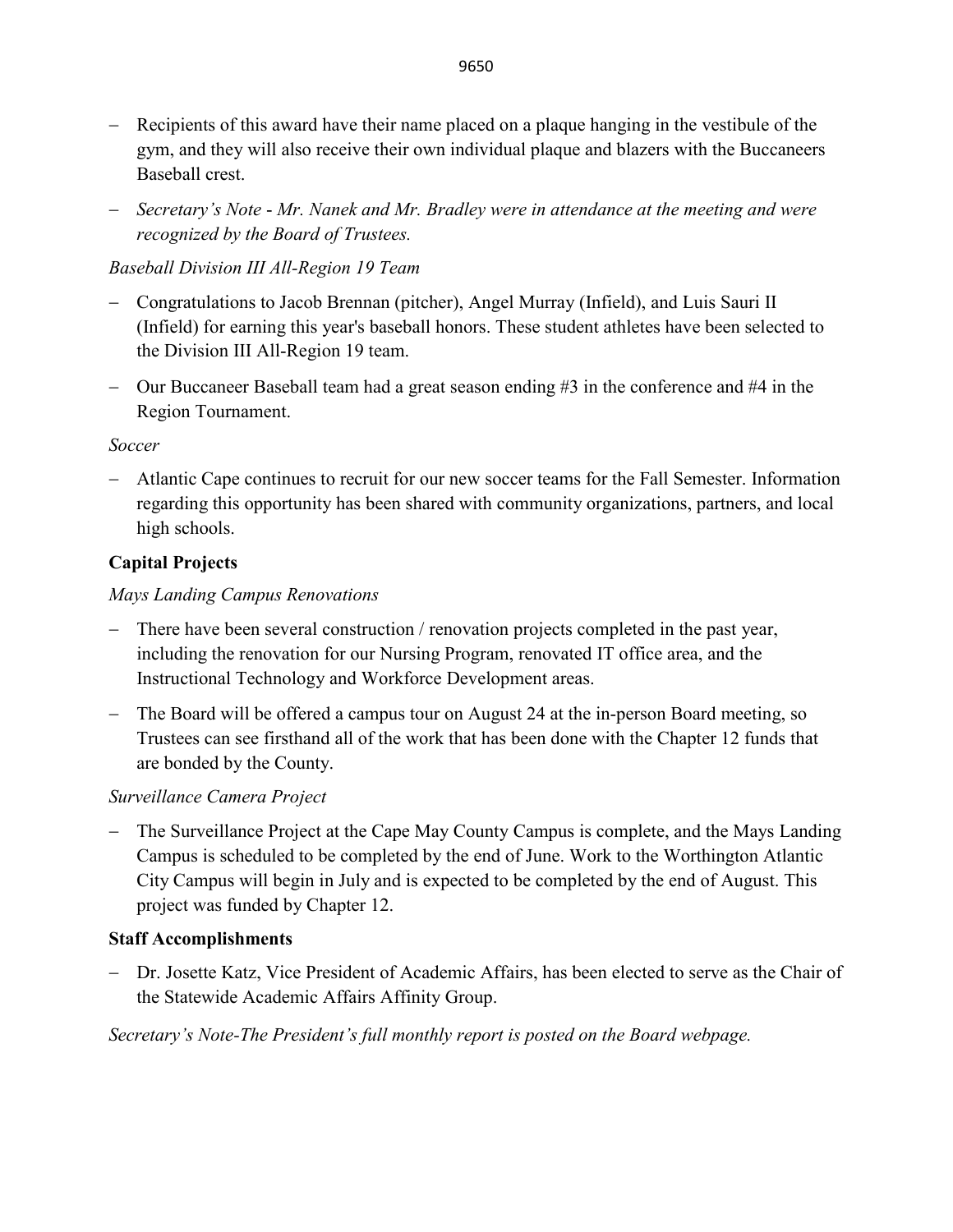#### **VI. COMMENTS FROM THE PUBLIC**

- − Chairperson Kennedy called for comments from the public on agenda items.
- − None noted.

### **VII. CONSENT RESOLUTONS**

McAlister read the following consent resolutions.

**Res. #116** Regular Session Minutes (May 25, 2021)

#### **Res. #118**

#### **Personnel Action**

*Appointments* - **Holly Atkinson**, appointed to the position of Specialist, Nursing and Health Sciences effective July 12, 2021 at an annual salary of \$38,367; **Caesar Niglio**, appointed to the position of Enterprise Architect effective July 1, 2021 at an annual salary of \$80,000; **Charles Oglesby**, appointed to the position of Security Officer II/Sergeant effective June 23, 2021 at an annual salary of \$34,802; **Dominic Tullio**, appointed to the position of Assistant Director, Financial Aid effective June 23, 2021 at an annual salary of \$68,369; **Madeline Barrows**, appointed to the position of Assistant Professor, Human Services effective August 30, 2021 at an annual salary of \$57,758; **Jeanine DiNardo**, appointed to the position of Instructor, Hospitality Management effective August 30, 2021 at an annual salary of \$50,031; **Janet Marler**, appointed to the position of English Department Chair effective July 26, 2021 at an annual salary of \$57,758; **Andrea Watkins**, appointed to the position of Assistant Professor, English and Communication effective August 30, 2021 at an annual salary of \$57,758; **Francis Toriello**, appointed to the position of Assistant Professor, Science effective August 30, 2021 at an annual salary of \$57,758. *Resignation* - **Stephanie Neville**, Assistant Professor, Nursing effective June 30, 2021.

#### **Res. #82 Rev.**

### **Tuition and Fees**

Tuition and Fee Schedule for FY22 for Aviation Studies and Radiologic Technology, and High School Initiatives.

#### **Res. #129**

### **Technology Replacement Reserve**

To establish a designated Technology Replacement Reserve in the amount of \$2.5 million from the FY21 year-end unrestricted, undesignated net position to a Board designated net position for Technology Replacement Reserve.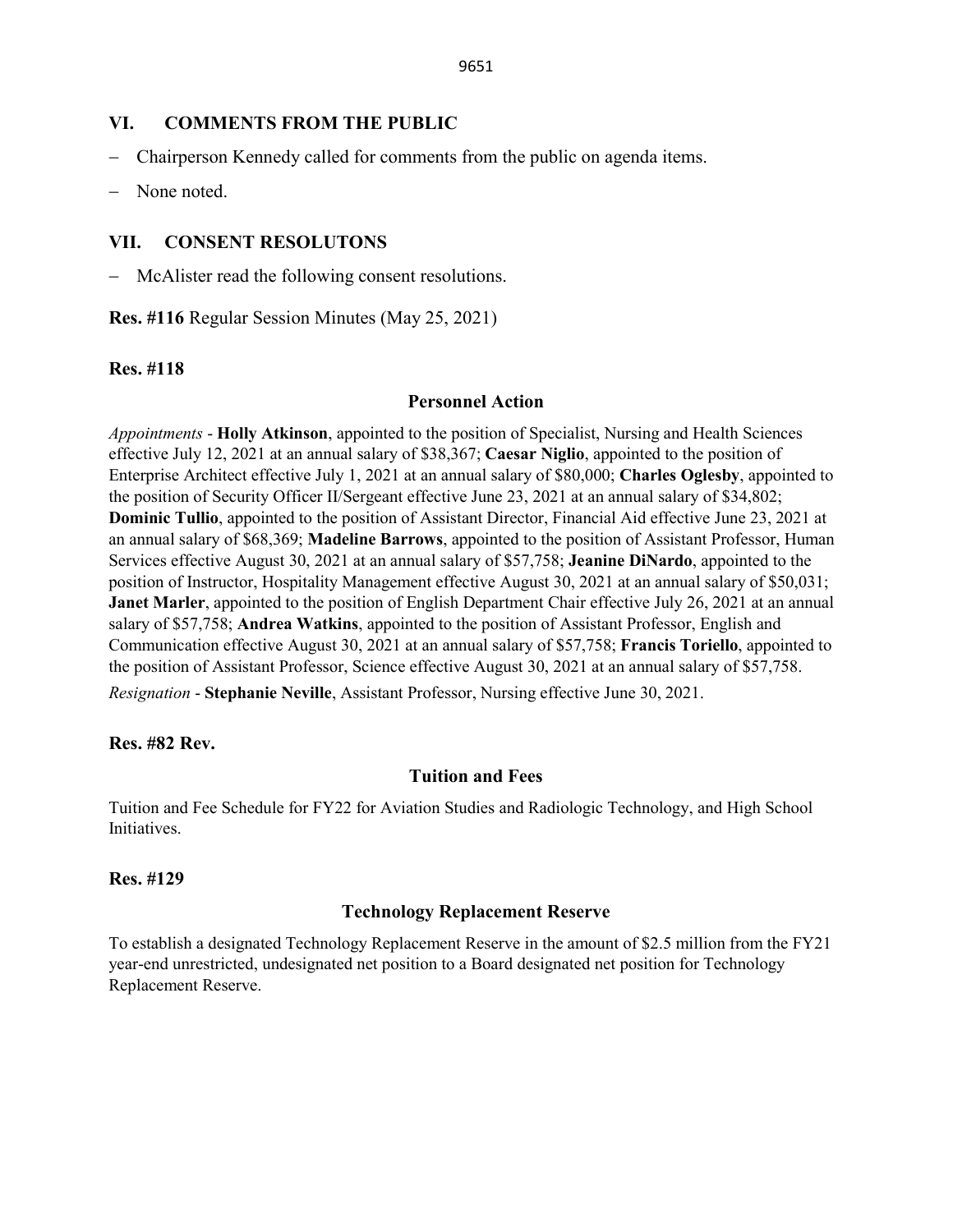**Res. #119** 

## **Award of Bids**

| <b>Number</b>  | <b>Item and Vendor Information</b>                                                      | <b>Amount</b>            |
|----------------|-----------------------------------------------------------------------------------------|--------------------------|
| Bid Exempt 910 | New Jersey Council of County Colleges Membership<br>Dues                                | \$47,997.00              |
|                | New Jersey Council of County Colleges<br>Trenton, NJ                                    |                          |
| Bid Exempt 915 | Supplies for Line School Program                                                        | \$65,000.00              |
|                | Atlantic County Workforce Development Board                                             | (not to exceed)          |
|                | Choctaw Kaul Distribution<br>Detroit, MI                                                |                          |
| Bid Exempt 916 | Zoom Enterprise Site License                                                            | \$18,805.50              |
|                | <b>HEERF</b> – Institutional (Grant Funded)                                             |                          |
|                | Zoom Video Communications, Inc.<br>San Jose, CA                                         |                          |
| Bid Exempt 917 | <b>Grant Writing Professional Service</b>                                               | \$45,000.00              |
|                | Hanover Research-Grants Division<br>Arlington, VA                                       |                          |
| Bid Exempt 918 | Services for Fixed Wing Aircraft (CESSNA 172SP) –<br>FY2021                             | \$22,000.00<br>(Minimum) |
|                | Epic Aviation, Inc.<br>Salem, OR                                                        |                          |
| Bid Exempt 919 | Services for Fixed Wing Aircraft (CESSNA 172SP)                                         | \$40,000.00              |
|                | Epic Aviation, Inc.<br>Salem, OR                                                        | (Minimum)                |
| Bid Exempt 920 | Inside Track Enrollment Campaigns                                                       | \$31,500.00              |
|                | Inside Track<br>Salem, OR                                                               |                          |
| Bid Exempt 922 | Chatbot Service                                                                         | \$33,755.00              |
|                | <b>HEERF</b> – Institutional (Grant Funded)                                             |                          |
|                | Ivy.ai, Inc.<br>Boulder, CO                                                             |                          |
| Bid Exempt 923 | Airplane Lease (Cessna 172SP and Cessna 172R) for<br>Fixed Wing Flight Training Program | \$40,320.00<br>(Minimum) |
|                | Christiansen Aviation, Inc.<br>Tulsa, OK                                                |                          |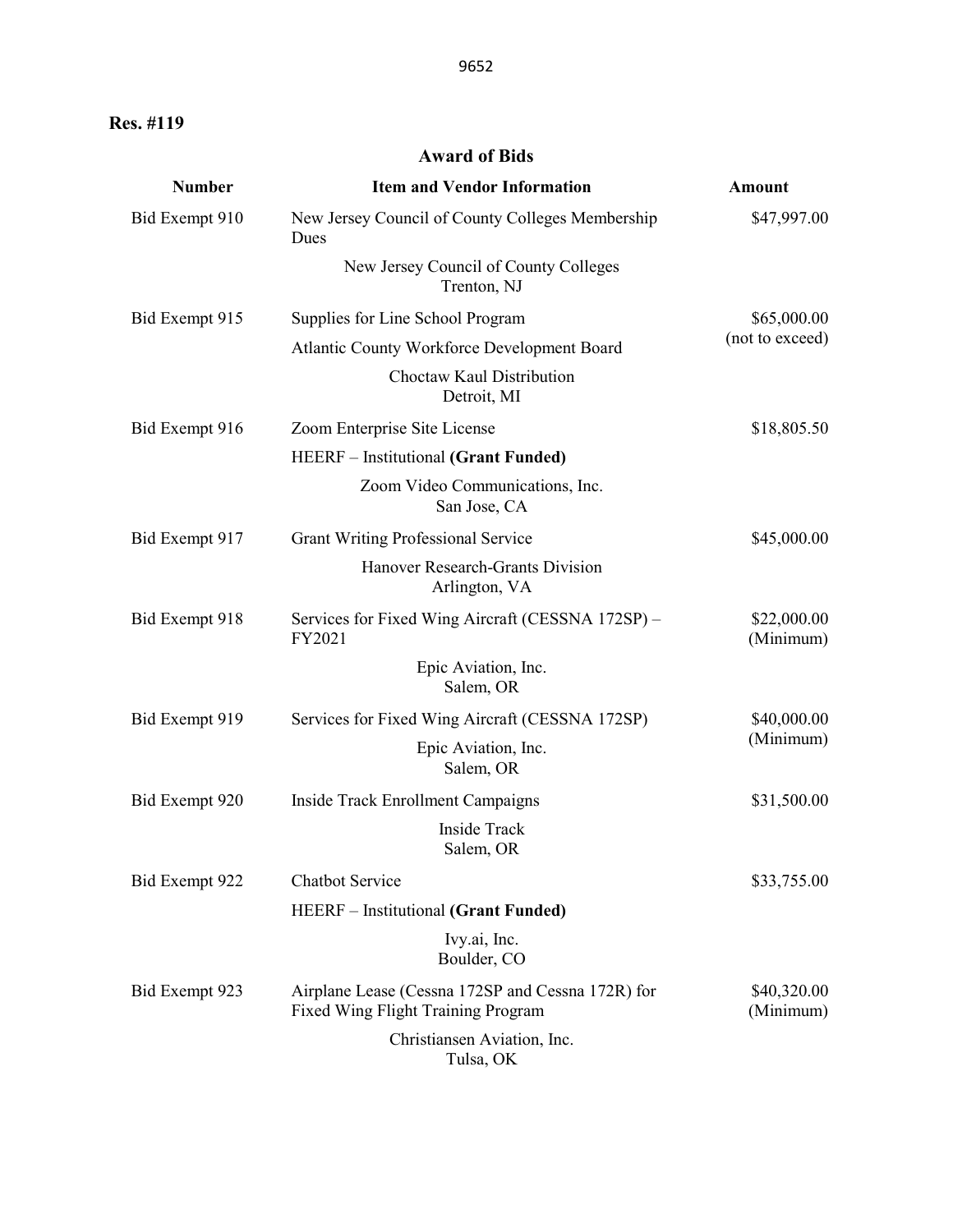| <b>Number</b>      | <b>Item and Vendor Information</b>             | <b>Amount</b>   |
|--------------------|------------------------------------------------|-----------------|
| Bid Exempt 924     | Laptops for Student Laptop Loaner Program      | \$1,728,750.00  |
|                    | <b>HEERF</b> – Institutional (Grant Funded)    |                 |
|                    | Ocean Computer Group<br>Matawan, NJ            |                 |
| Regular Quote 2221 | Paper and Envelopes                            | \$49,203.45     |
|                    | Paper Mart<br>East Hanover, NJ                 |                 |
| <b>RFP 238</b>     | Media Buying Services                          | \$350,000.00    |
|                    | JL Media<br>Union, NJ                          | (not to exceed) |
| <b>RFP 239</b>     | <b>Creative Services</b>                       | \$60,000.00     |
|                    | Interact<br>La Crosse, WI                      | (not to exceed) |
| <b>RFP 242</b>     | <b>Public Relations Services</b>               | \$60,000.00     |
|                    | Laura Bishop Communications<br>Cherry Hill, NJ | (not to exceed) |

Total \$2,592,330.95

#### **Res. #120**

#### **Resolution to Award a Contract for Helicopter Rental**

A contract with Herlihy Helicopters Inc., DBA Helicopter Flight Services for helicopter rental.

#### **Res. #122**

## **Resolution Authoring the Award of a Contract for New Jersey Community College Worker's Compensation Insurance Pool**

Remit the assessment of \$156,000 to the New Jersey Community College Insurance Pool for the New Jersey Community College Insurance Pool Worker's Compensation Fund.

#### **Res. #123**

#### **Resolution Authorizing the Award of a Contract for Insurance**

Authorizing the award of contract with Borden Perlman for insurance with a premium of \$486,103.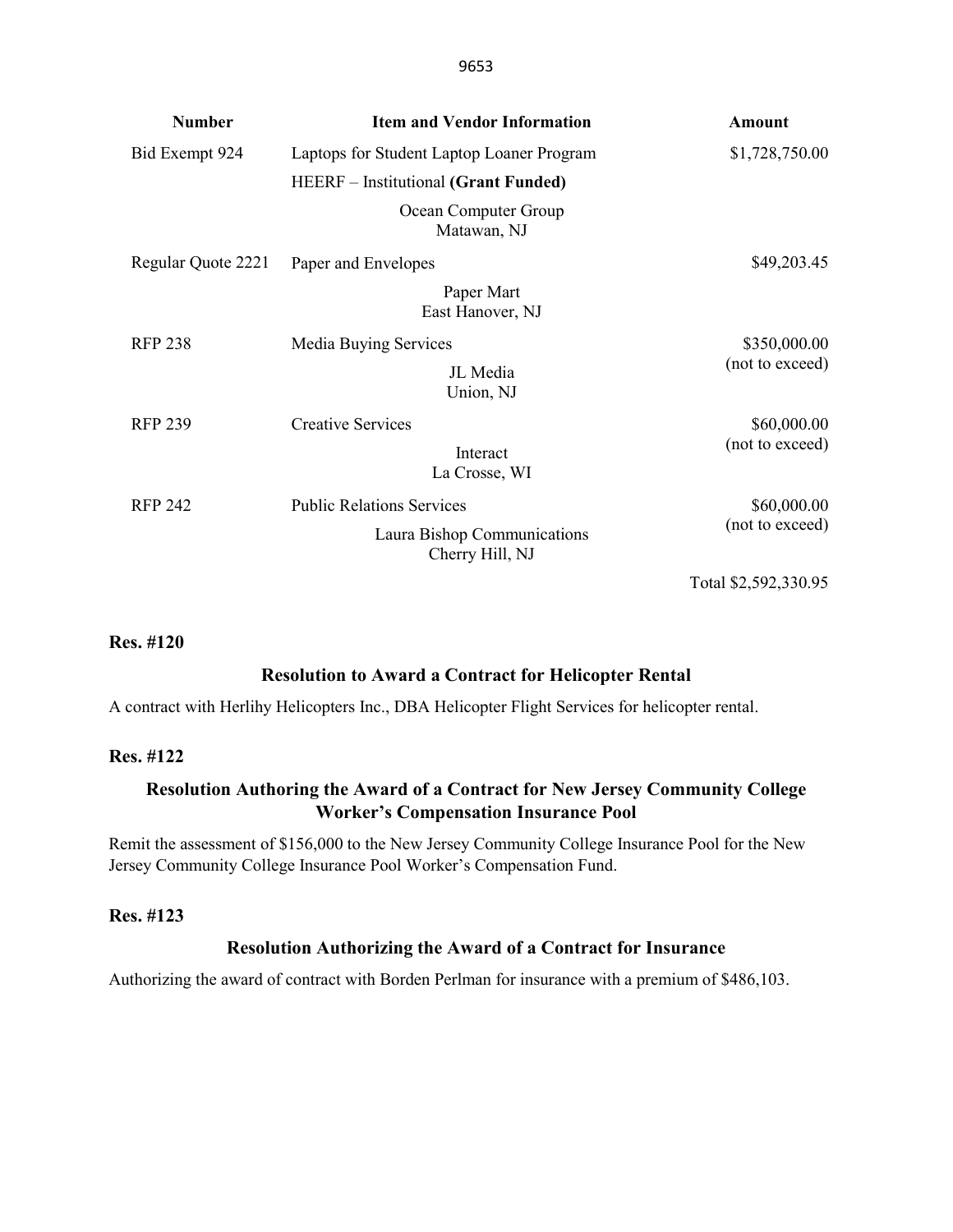#### **Res. #124**

## **Resolution Authoring the Award of a Contract for Student Insurance – Accident and Catastrophic for Sports**

A contract with T.L. Groseclose Associates for student insurance with no changes in per-student rate from prior year.

#### **Res. #125**

### **Resolution Authoring the Award of a Contract for Professional Services**

#### **Allied Universal Service**

A contract to Allied Universal Service for security services, on an "as needed" basis for all three (3) campuses the sum in excess of \$17,500.00 to June 30, 2022.

#### **Res. #131**

#### **Resolution Authoring the Award of a Contract for Professional Services**

#### **Shore Medical Center**

A three-year contract with Shore Medical Center for coursework instruction in Radiologic Technology at a cost based on the student fees collected for the Radiologic classes taught at Shore Medical Center.

#### **Res. #132**

### **Consortium for Title IX Training and Related Services**

Participation in a consortium contract for Title IX Training and Related Services through the New Jersey Council of County Colleges (NJCCC), Joint Purchasing Consortium (JPC) for a contract term of March 25, 2021 – March 24, 2022 with Fox Rothschild, LLP with the cost to be determined after the number of colleges participating is confirmed.

### **Res. #126**

#### **Community Navigator Pilot Program**

Application for and acceptance of a total grant of \$1,000,000 from the U.S. Small Business Administration, Office of Entrepreneurial Development Community Navigator Pilot Program, over the term of July 1, 2021 – June 30, 2022.

#### **Res. #127**

#### **NJ Wind Turbine Technician Training Grant Challenge**

Application and acceptance of up to \$1,000,000 from the NJ Wind Turbine Technician Training Grant Challenge to establish an industry-recognized certificate training program to prepare New Jerseyans for careers as offshore wind turbine technicians, with a grant term of Fall 2021-Spring 2023.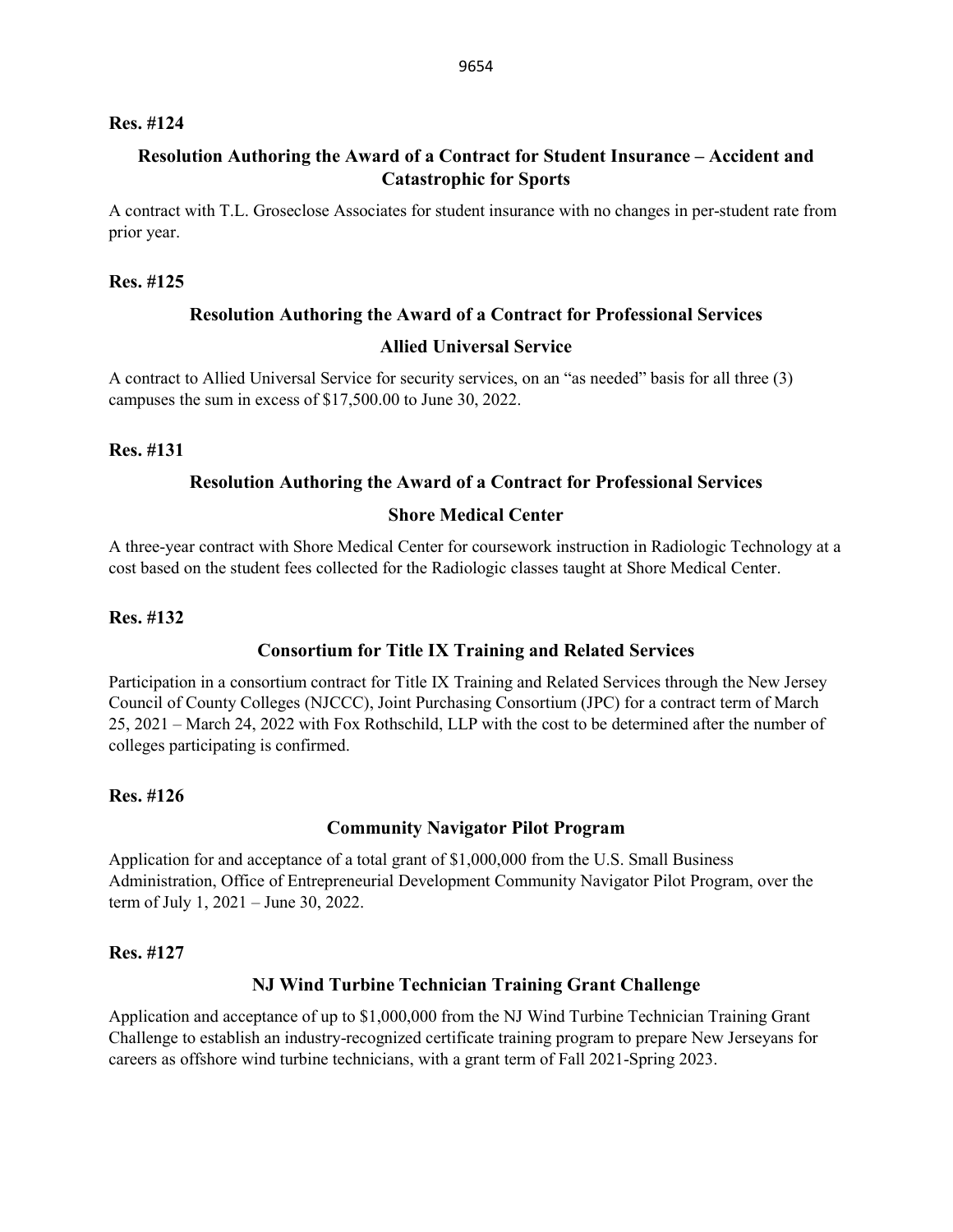### **Res. #128**

## **Educational Opportunity Fund (EOF)**

To submit a budget to, and to accept a contract from, the State of New Jersey, Office of the Secretary of Higher Education FY21 Educational Opportunity Fund Article IV – Academic Year Support, with preliminary funding of \$260,786 to be awarded over the term of July 1, 2021 through June 30, 2022.

### **Res. #133**

## **Educational Opportunity Fund (EOF) Special Project Grant**

To accept \$12,497 from the State of New Jersey, Office of the Secretary of Higher Education for the Educational Opportunity Fund (EOF) FY21 Special Project for Summer 2021.

#### **Res. #135** Executive Session

- − Chairperson Kennedy congratulated the staff who have been appointed to new positions and welcomed new faculty and staff.
- − Trustee Clemans motioned to approve consent resolutions; Trustee Byrne seconded.

ROLL CALL:

ALL AYES NO NAYS NO ABSTENTIONS

Motion carried.

### **VIII. BUDGET REPORT**

− Trustee Money reported under Resolution #117 – Regular Resolutions.

### **IX. REGULAR RESOLUTIONS**

#### **Motion to Accept FY22 Annual Budget Message**

- − Leslie Jamison, Chief Financial Officer, stated on Trustee Money's behalf that the Annual Budget Message documents the assumptions used in the original budget development which were approved by the Board in March 2021.
- Trustee Byrne motioned to accept the FY22 Annual Budget Message, Trustee Byrne seconded.

**Res. #117** FY21 Financial Statement for eleven months ended May 31, 2021.

− Leslie Jamison, Chief Financial Officer, stated the following on Trustee Money's behalf: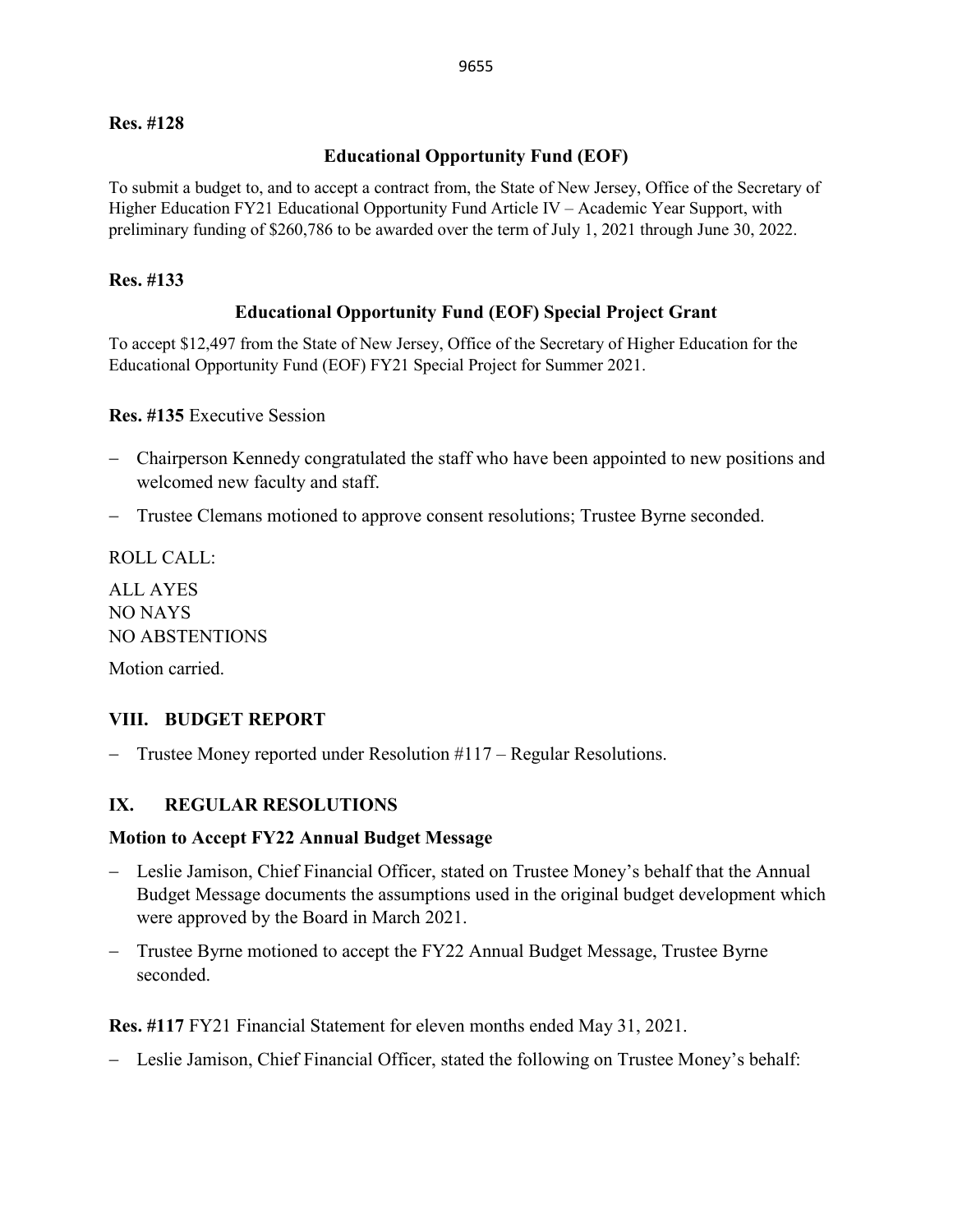- − The year to date expenditures are down approximately 8% because of cost saving strategies instituted at the beginning of the fiscal year, as well as allowable allocations to coronavirus relief grants.
- − The year to date margin is expected to be positive for the fiscal year.
- − Trustee Previti motioned to approve Resolution #117, Trustee Coskey seconded.

ROLL CALL:

ALL AYES NO NAYS NO ABSTENTIONS

Motion carried.

### **Res. #121**

### **Resolution to Retain Legal Counsel**

A one-year legal services contract with Louis J. Greco for a retainer fee of \$46,916.00 and an hourly rate of \$137.13 for litigation and off campus hearings.

− Trustee Previti motioned to approve Resolution #121, Trustee Byrne seconded.

ROLL CALL:

ALL AYES NO NAYS NO ABSTENTIONS

Motion carried.

### **Res. #136**

#### **National Junior College Athletic Association (NJCAA) Grant for Men's Volleyball**

The application and acceptance of the \$10,000 award from the National Junior College Athletic Association (NJCAA) to start a men's volleyball team effective Fall of FY23.

− Trustee Byrne motioned to approve Resolution #136, Trustee Torres seconded.

ROLL CALL:

ALL AYES NO NAYS NO ABSTENTIONS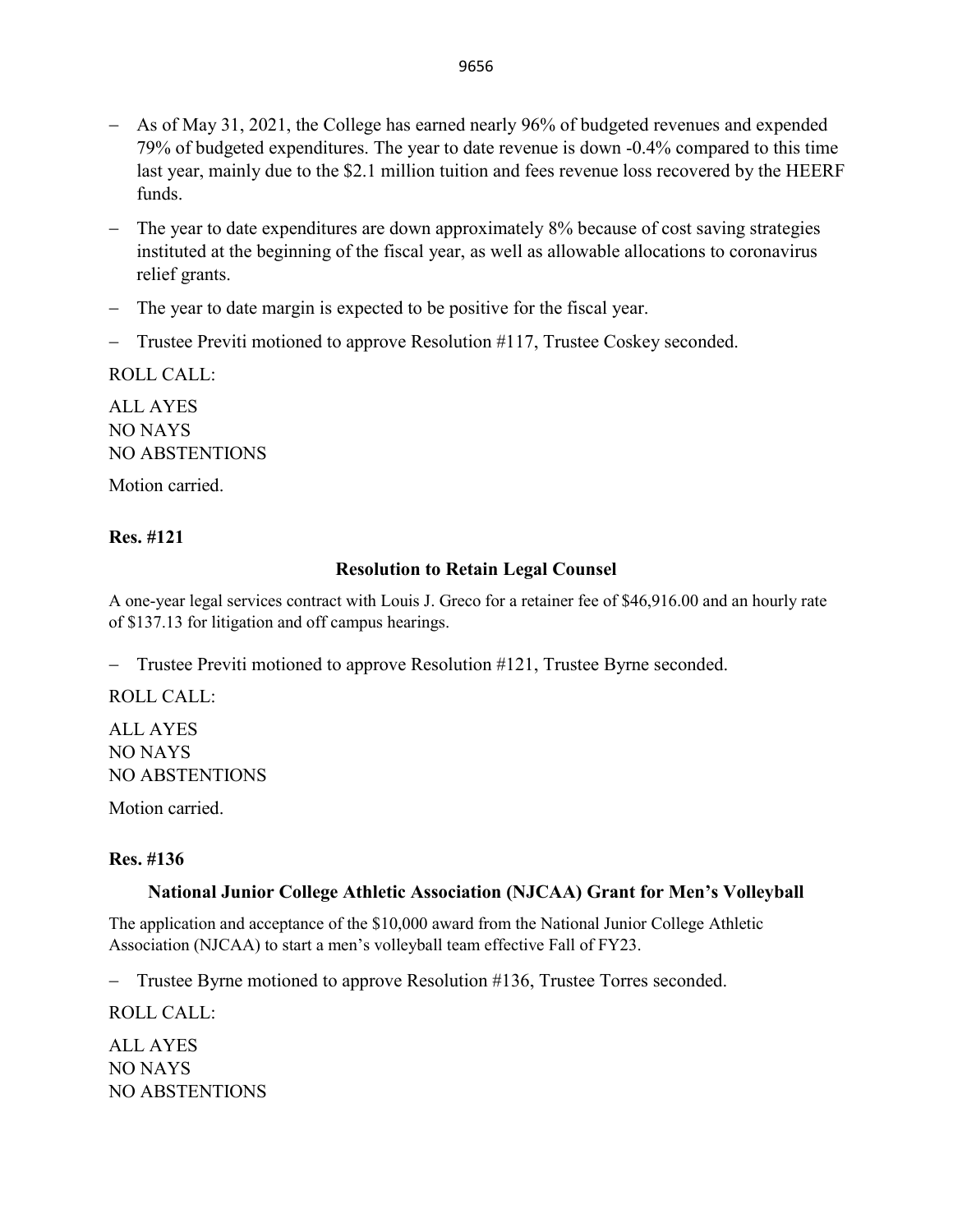Motion carried.

## **Res. #118A**

#### **Adjunct Pay Increase**

An increase to \$700 per credit hour for adjuncts and \$740 per credit hour for senior adjuncts, respectively, effective August 30, 2021.

- − Trustee Torres stated that this increase puts Atlantic Cape more in line with the average per credit amount being paid to adjunct professors at community colleges in southern New Jersey. Savings in retirements and other line items will cover the additional expense of this increase to our adjunct professors.
- − Trustee Torres also thanked the adjunct professors for serving our students.
- − Trustee Clemans motioned to approve Resolution #118A, Trustee Byrne seconded.

ROLL CALL:

ALL AYES NO NAYS NO ABSTENTIONS

Motion carried.

### **Res. #118C**

### **Personnel Action**

*Appointments -* **Johnna Atkinson**, appointed to the position of Office Assistant, Academic Support Services effective July 19, 2021 at an annual salary of \$31,563; **Kathryn Kaczmarek Frew**, appointed to the position of Assistant Professor, English effective August 30, 2021 at an annual salary of \$57,758.

*Promotions* - **Gracellen Etherton**, from Senior Manager to Executive Assistant, Office of the President/Board of Trustee Operations and Resource Development effective June 23, 2021 at an annual salary of \$62,423; **Suzanne Fiedler**, from Master Technician to Assistant Director, Server, Cloud, and Broadcast Systems effective June 23, 2021 at an annual salary of \$69,418; **Luis Montefusco**, from Director, Institutional Research, Assessment and Planning to Senior Director, Institutional Research, Assessment and Planning effective June 23, 2021 at an annual salary of \$86,542; **Christopher Vallese**, from Program Coordinator to System Administrator, Server, Cloud, and Broadcast Technology effective June 23, 2021 at an annual salary of \$58,436.

*Title Change and Salary Increase –* **Dr. Denise Coulter**, from Dean, Liberal Studies to Dean, Professional and Liberal Studies effective July 1, 2021 at an annual salary of \$110,364; **Dave Moderski**, from Master Technician to Security Administrator effective June 23, 2021 at an annual salary of \$66,939;

*Extension of Appointment -* **Kasey Dunlap**, extension of appointment as temporary full-time Financial Aid Specialist at an annual salary of \$39,134 through April 30, 2022 [Grant Funded].

*Reassignment -* **Jesse Kurtz**, from Senior Manager, Web Systems and Marketing to Senior Manager, Digital Accessibility effective July 1, 2021 at his current annual salary of \$61,632.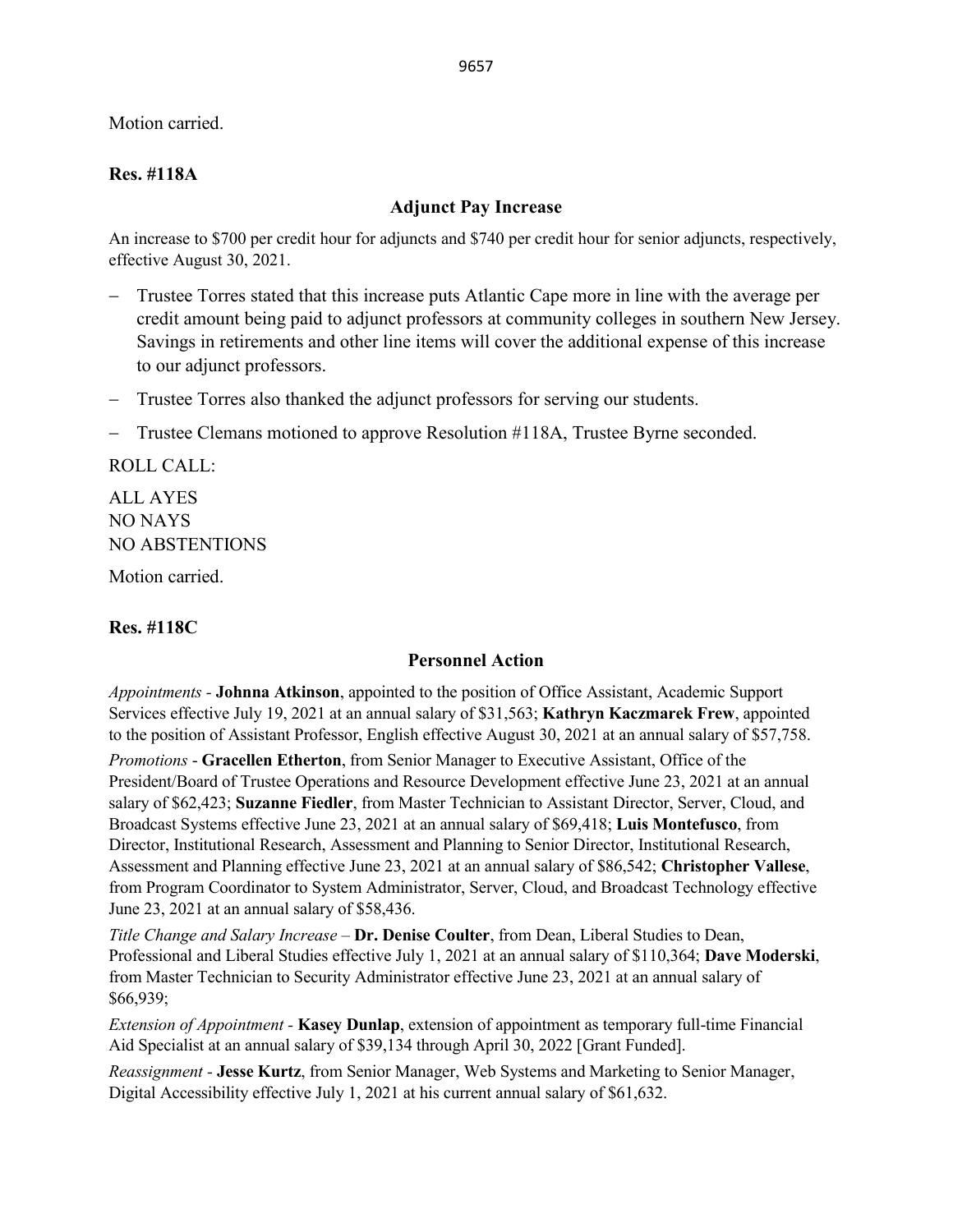- − Trustee Torres congratulated all those who received a promotion, appointment, or reassignment.
- − Trustee Previti motioned to approve Resolution #118C, Trustee Clemans seconded.

ROLL CALL:

ALL AYES NO NAYS NO ABSTENTIONS

Motion carried.

## **Res. #130**

### **Recognition of Valerie Myland, Alumni Trustee**

To recognize **Ms. Valerie Myland**, Alumni Trustee, for her service to the Board of Trustees, the College's Foundation, and the students of Atlantic Cape.

- − Trustee Torres read the resolution in its entirety and thanked Trustee Myland for her willingness to serve as the Alumni Trustee, especially during the pandemic.
- − Trustee Myland thanked the Board for the honor.
- − Trustee Byrne motioned to approve Resolution #130, Trustee Clemans seconded.

ROLL CALL:

ALL AYES NO NAYS NO ABSTENTIONS

Motion carried.

### **Res. #134**

### **Honorary Resolution Trustee Alfred Cade**

To honor the legacy of **Mr. Alfred Cade** and extend to his family and friends its sincere condolences.

- − Trustee Torres stated that Mr. Al Cade passed away May 6, 2021. He served our country for 26 years in the US Army and retired as a Brigadier General. He later served on our Board of Trustees from 1989 through 1993, participating on a variety of committees and was the College's keynote Commencement speaker in 2000. On behalf of the Board of Trustees, our sincerest condolences are extended to his family and friends.
- − Trustee Previti motioned to approve Resolution #134, Trustee Myland seconded.

ROLL CALL:

ALL AYES NO NAYS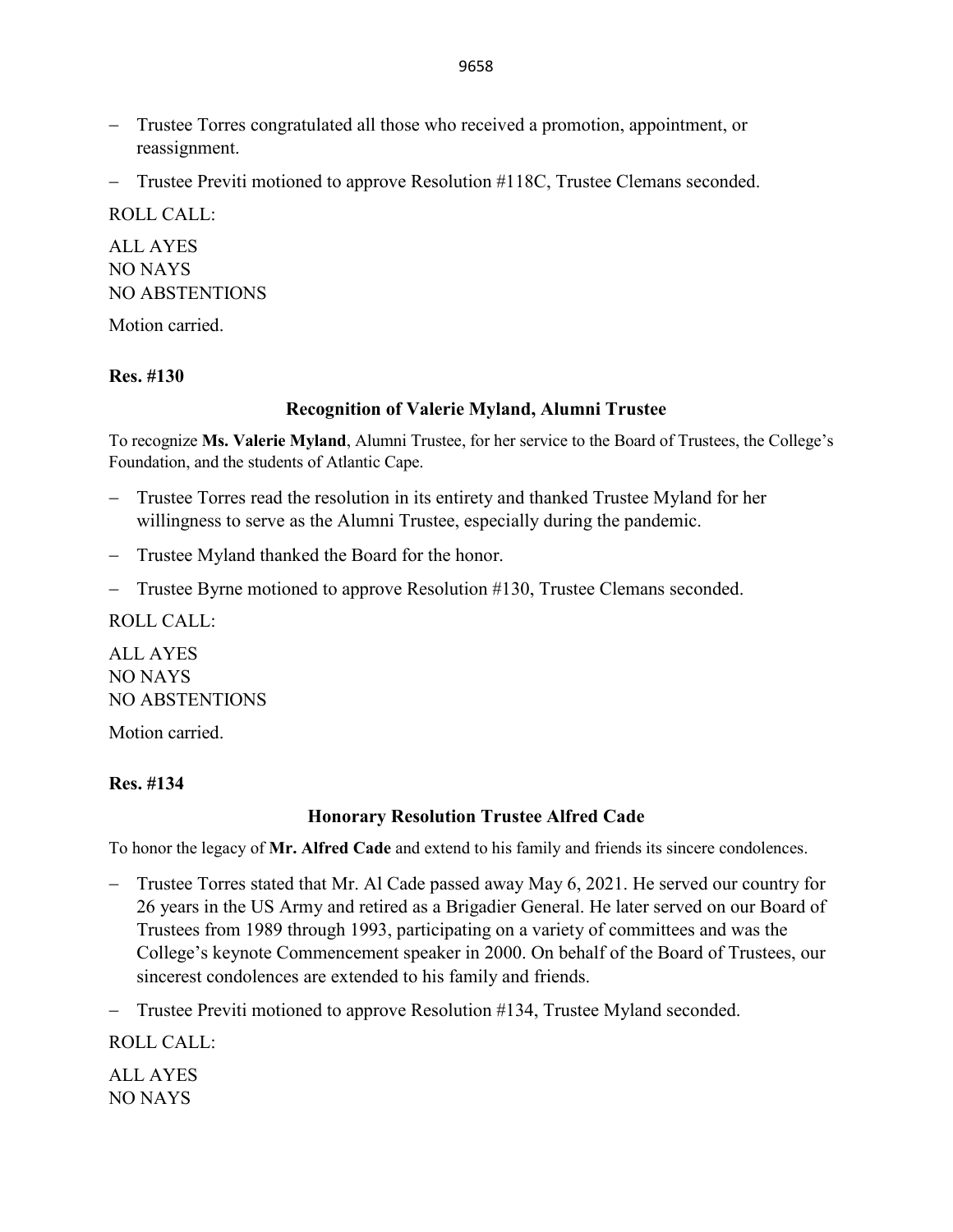## NO ABSTENTIONS

Motion carried.

## **Res. #118B**

## **Retirement of Paula Stewart Davis, Dean of Student Affairs and Enrollment Management**

To acknowledge the retirement of **Ms. Paula Davis**, Dean Student Affairs and Enrollment Management, effective October 1, 2021.

- − Trustee Torres noted that the Board passes this resolution regrettably and with much gratitude for Dean Davis' service and read the resolution in its entirety.
- − Trustee Myland motioned to approve Resolution #118B, Trustee Byrne seconded.

ROLL CALL:

ALL AYES NO NAYS NO ABSTENTIONS

Motion carried.

# **X. COMMITTEE REPORTS**

PERSONNEL AND BOARD DEVELOPMENT

− There was no report under the Cunningham-Ruiz Bill.

## **XI. FOUNDATION REPORT**

Trustee Myland reported on behalf of the Foundation.

- − The new Foundation Board Members were appointed at the Foundation's Reorganization Meeting: Cynthia Cooper, daughter of the late James Cooper; James Lees Jr. Principal and Inside Council of Kisby-Lees Mechanical LLC/Kisby Shores Electrical Contractors LLC; and Kathy Birkenstock, Vice President and Chief Nursing Officer at AtlantiCare and 1998 graduate of our Nursing program. There are currently 25 Trustees on the Foundation Board.
- The Restaurant Gala Goes Al Fresco Event is tomorrow, June 23 at 6PM outside at Harrah's. The event is sold out with more than 650 guests, 23 restaurants, 6 Breweries and Distilleries, live music, and more. Trustees who have not turned in their 50/50 raffle tickets should contact Jean McAlister to arrange pick up. The drawing will be held virtually on Friday, June 25 at 6PM. There is still time to purchase additional raffle tickets at atlantic.edu/raffle. We are nearing the \$200,000 scholarship goal.
- The Foundation has pledged to donate \$35,000 to the Bring it Home Capital Campaign, bringing the total raised or pledged to \$83,000. The total amount available for the field, including Chapter 12 funds, is now \$208,000. Please consider donating to the Capital Campaign. We are halfway to our first goal of \$400,000.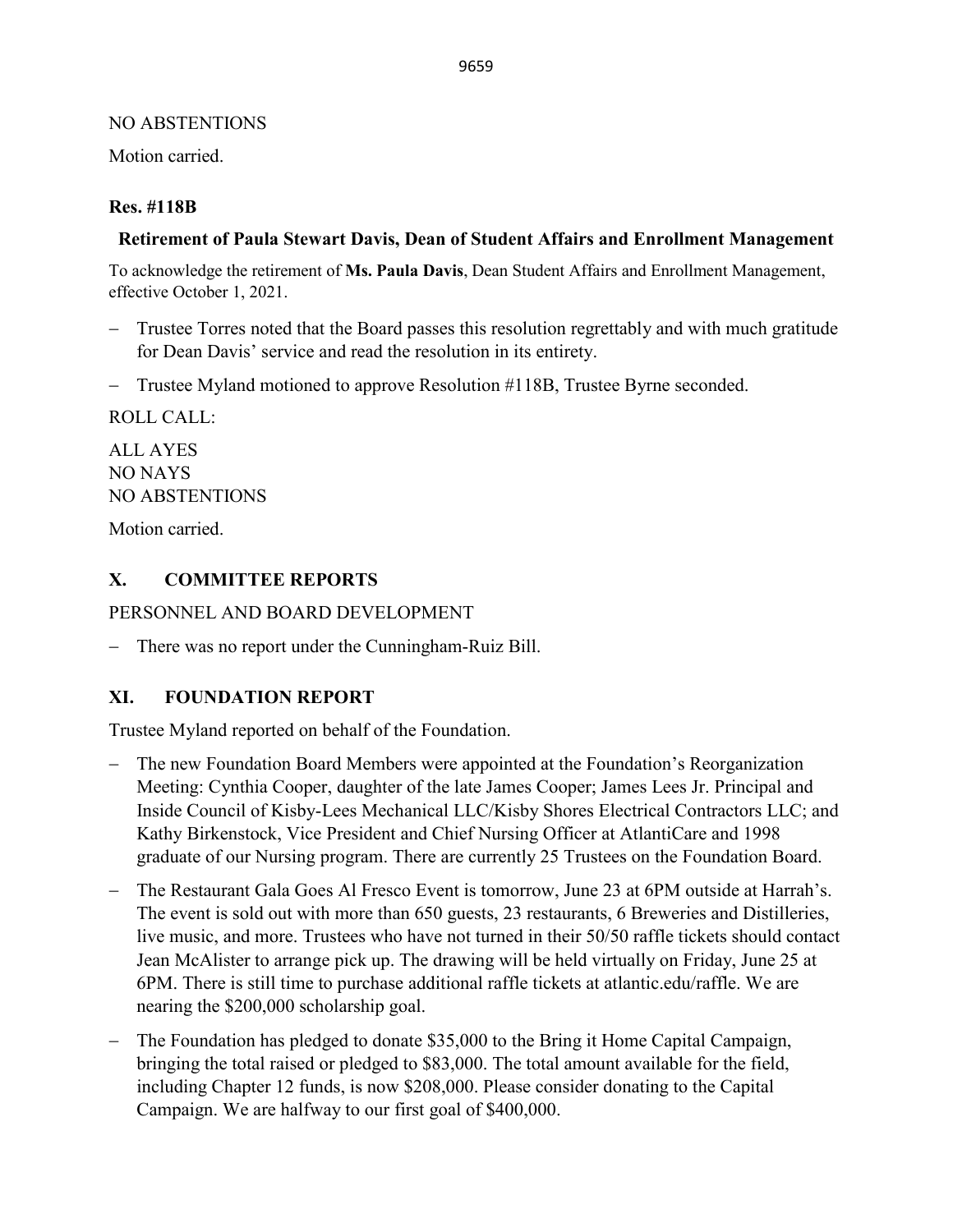# **XII. NEW JERSEY COUNCIL OF COUNTY COLLEGES (NJCCC)**

Dr. Gaba reported the following:

- − The State budget, released by the legislature very late this evening, includes a \$10 million increase in operating aid to county colleges.
- This is the first increase in state operating aid to county colleges in 13 years. This addition now means that the Council's entire budget request is included in the State budget, including full funding for the Community College Opportunity Grant (CCOG) (including \$5 million to community colleges for student success grants) and full funding of the Chapter 12 program.
- − The budget also includes funding for the Garden State Guarantee program which is limited now to the third and fourth year of a student's college education at a four-year state college or university in New Jersey. The Council advocated for this change which will ensure that community college students receiving CCOG will have the promise of a four-year college education tuition free.

# **XIII. OTHER BUSINESS**

− Trustee Kennedy noted that there is no meeting in July and the August Board meeting will be held in person at the Mays Landing Campus (Board Room).

# **XIV. COMMENTS FROM THE PUBLIC**

- − Caesar Niglio, President of the Atlantic Cape Community College Education Association (ACCCEA) stated the following:
- − The staff have been excited about returning to campus, and the Welcome Back events that took place on Monday were well received. They were appreciative of the effort by senior management to welcome them back to the college. Staff met people who they did not know or who were hired in the last year. The ACCCEA gave gift bags to both union and nonunion members at the event.
- − The ACCCEA is starting a discussion with Student Affairs on a welcome back event for students when they return in September. Student Engagement is planning the event, and ACCCEA will be helping.
- − Niglio stated his appreciation for the appointments and the support and congratulated everyone else who received a promotion or appointment, noting that the Board recognized the hard work being done.
- − Jean McAlister noted that Shane Winkler, the incoming Alumni Trustee, is in attendance and will be starting at the August meeting. The Board welcomed Mr. Winkler.

# **XV. ADJOURNMENT**

− At 6:50PM, Trustee Lefke motioned to adjourn; Trustee Clemans seconded.